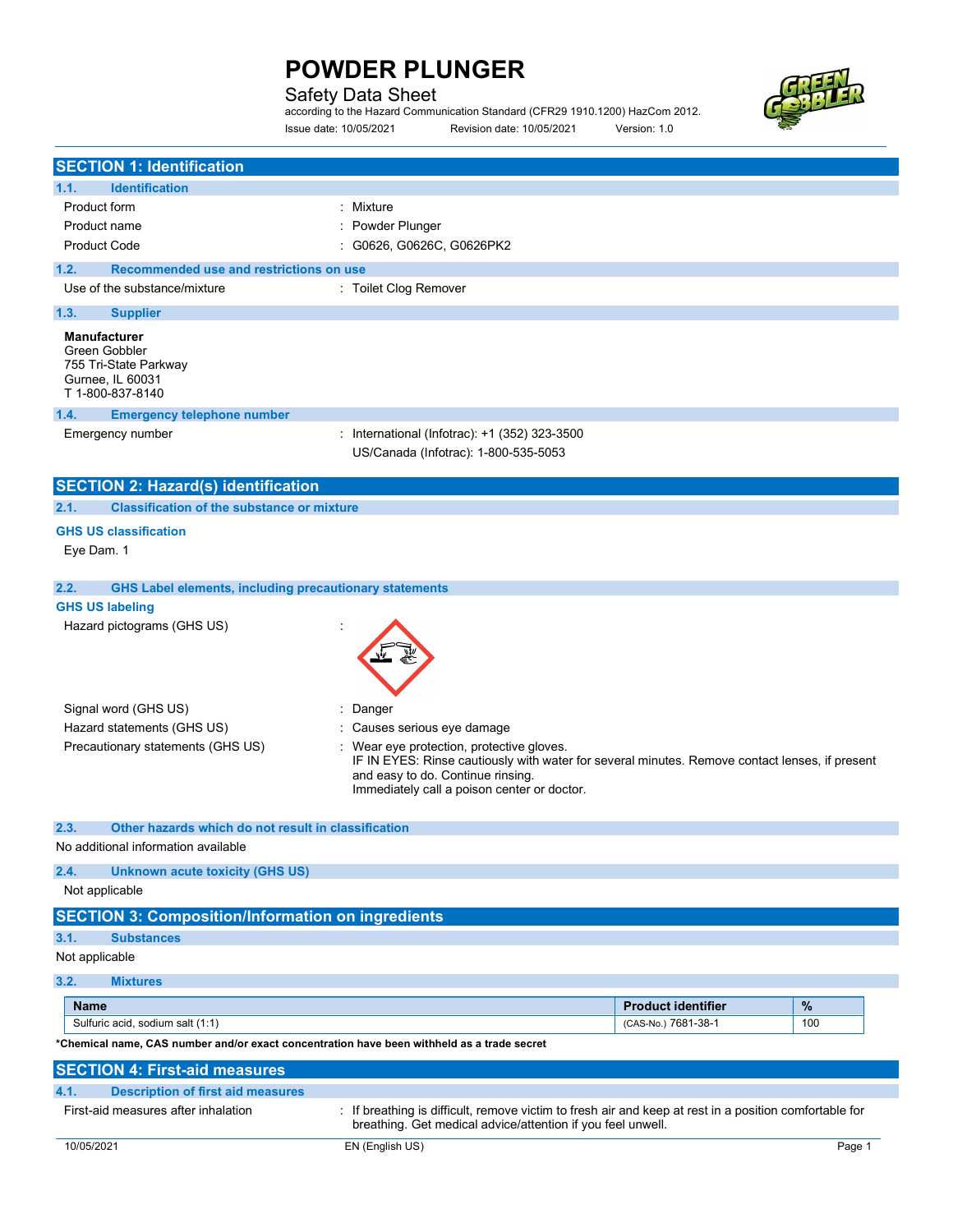### Safety Data Sheet

according to the Hazard Communication Standard (CFR29 1910.1200) HazCom 2012.

| First-aid measures after skin contact                                               | f If skin irritation occurs: Wash skin with plenty of water. Obtain medical attention if irritation<br>persists.                                                                                                                                                                               |  |
|-------------------------------------------------------------------------------------|------------------------------------------------------------------------------------------------------------------------------------------------------------------------------------------------------------------------------------------------------------------------------------------------|--|
| First-aid measures after eye contact                                                | IF IN EYES: Rinse cautiously with water for several minutes. Remove contact lenses, if present<br>and easy to do. Continue rinsing. Immediately call a poison center or doctor/physician.                                                                                                      |  |
| First-aid measures after ingestion                                                  | Do not induce vomiting without medical advice. Never give anything by mouth to an<br>unconscious person. Get medical advice/attention if you feel unwell.                                                                                                                                      |  |
| 4.2.<br>Most important symptoms and effects (acute and delayed)                     |                                                                                                                                                                                                                                                                                                |  |
| Symptoms/effects after inhalation                                                   | : May cause irritation to the respiratory tract.                                                                                                                                                                                                                                               |  |
| Symptoms/effects after skin contact                                                 | May cause skin irritation. Repeated exposure may cause skin dryness or cracking.                                                                                                                                                                                                               |  |
| Symptoms/effects after eye contact                                                  | Causes serious eye damage. Symptoms may include discomfort or pain, excess blinking and<br>tear production, with marked redness and swelling of the conjunctiva. May cause burns.                                                                                                              |  |
| Symptoms/effects after ingestion                                                    | May be harmful if swallowed. May cause gastrointestinal irritation, nausea, vomiting and<br>diarrhea.                                                                                                                                                                                          |  |
| Immediate medical attention and special treatment, if necessary<br>4.3.             |                                                                                                                                                                                                                                                                                                |  |
|                                                                                     | Symptoms may be delayed. In case of accident or if you feel unwell, seek medical advice immediately (show the label where possible).                                                                                                                                                           |  |
| <b>SECTION 5: Fire-fighting measures</b>                                            |                                                                                                                                                                                                                                                                                                |  |
| 5.1.<br>Suitable (and unsuitable) extinguishing media                               |                                                                                                                                                                                                                                                                                                |  |
| Suitable extinguishing media                                                        | : Use extinguishing media appropriate for surrounding fire.                                                                                                                                                                                                                                    |  |
| Unsuitable extinguishing media                                                      | Do not use water jet.                                                                                                                                                                                                                                                                          |  |
| 5.2.<br>Specific hazards arising from the chemical                                  |                                                                                                                                                                                                                                                                                                |  |
| Fire hazard                                                                         | : Products of combustion may include, and are not limited to: oxides of carbon. Oxides of<br>nitrogen.                                                                                                                                                                                         |  |
| 5.3.<br>Special protective equipment and precautions for fire-fighters              |                                                                                                                                                                                                                                                                                                |  |
| Protection during firefighting                                                      | Keep upwind of fire. Wear full fire fighting turn-out gear (full Bunker gear) and respiratory<br>protection (SCBA).                                                                                                                                                                            |  |
| <b>SECTION 6: Accidental release measures</b>                                       |                                                                                                                                                                                                                                                                                                |  |
|                                                                                     |                                                                                                                                                                                                                                                                                                |  |
| Personal precautions, protective equipment and emergency procedures<br>6.1.         |                                                                                                                                                                                                                                                                                                |  |
| General measures                                                                    | : Use personal protection recommended in Section 8. Isolate the hazard area and deny entry to<br>unnecessary and unprotected personnel.                                                                                                                                                        |  |
| 6.1.1.<br>For non-emergency personnel                                               |                                                                                                                                                                                                                                                                                                |  |
| No additional information available                                                 |                                                                                                                                                                                                                                                                                                |  |
|                                                                                     |                                                                                                                                                                                                                                                                                                |  |
| 6.1.2.<br>For emergency responders<br>No additional information available           |                                                                                                                                                                                                                                                                                                |  |
| 6.2.<br><b>Environmental precautions</b>                                            |                                                                                                                                                                                                                                                                                                |  |
| caused environmental pollution (sewers, waterways, soil or air).                    | Avoid dispersal or spilled material and runoff and contact with soil, waterways, drains and sewers. Inform the relevant authorities if the product has                                                                                                                                         |  |
| Methods and material for containment and cleaning up<br>6.3.                        |                                                                                                                                                                                                                                                                                                |  |
| For containment                                                                     | Absorb and/or contain spill with inert material (sand, vermiculite or other appropriate material),<br>then place in suitable container. Avoid dispersal or spilled material and runoff and contact with<br>soil, waterways, drains and sewers. Wear recommended personal protective equipment. |  |
| Methods for cleaning up                                                             | Sweep or shovel spills into appropriate container for disposal. Provide ventilation.                                                                                                                                                                                                           |  |
| <b>Reference to other sections</b><br>6.4.                                          |                                                                                                                                                                                                                                                                                                |  |
| For further information refer to section 8: "Exposure controls/personal protection" |                                                                                                                                                                                                                                                                                                |  |
|                                                                                     |                                                                                                                                                                                                                                                                                                |  |
| <b>SECTION 7: Handling and storage</b>                                              |                                                                                                                                                                                                                                                                                                |  |
| <b>Precautions for safe handling</b><br>7.1.<br>Precautions for safe handling       | : Avoid contact with skin and clothing. Do not get in eyes. Avoid breathing<br>dust/fume/gas/mist/vapors/spray. Do not swallow. Handle and open container with care. When<br>using do not eat, drink or smoke.                                                                                 |  |
| Hygiene measures                                                                    | Wash contaminated clothing before reuse. Always wash hands after handling the product.                                                                                                                                                                                                         |  |
| 7.2.<br>Conditions for safe storage, including any incompatibilities                |                                                                                                                                                                                                                                                                                                |  |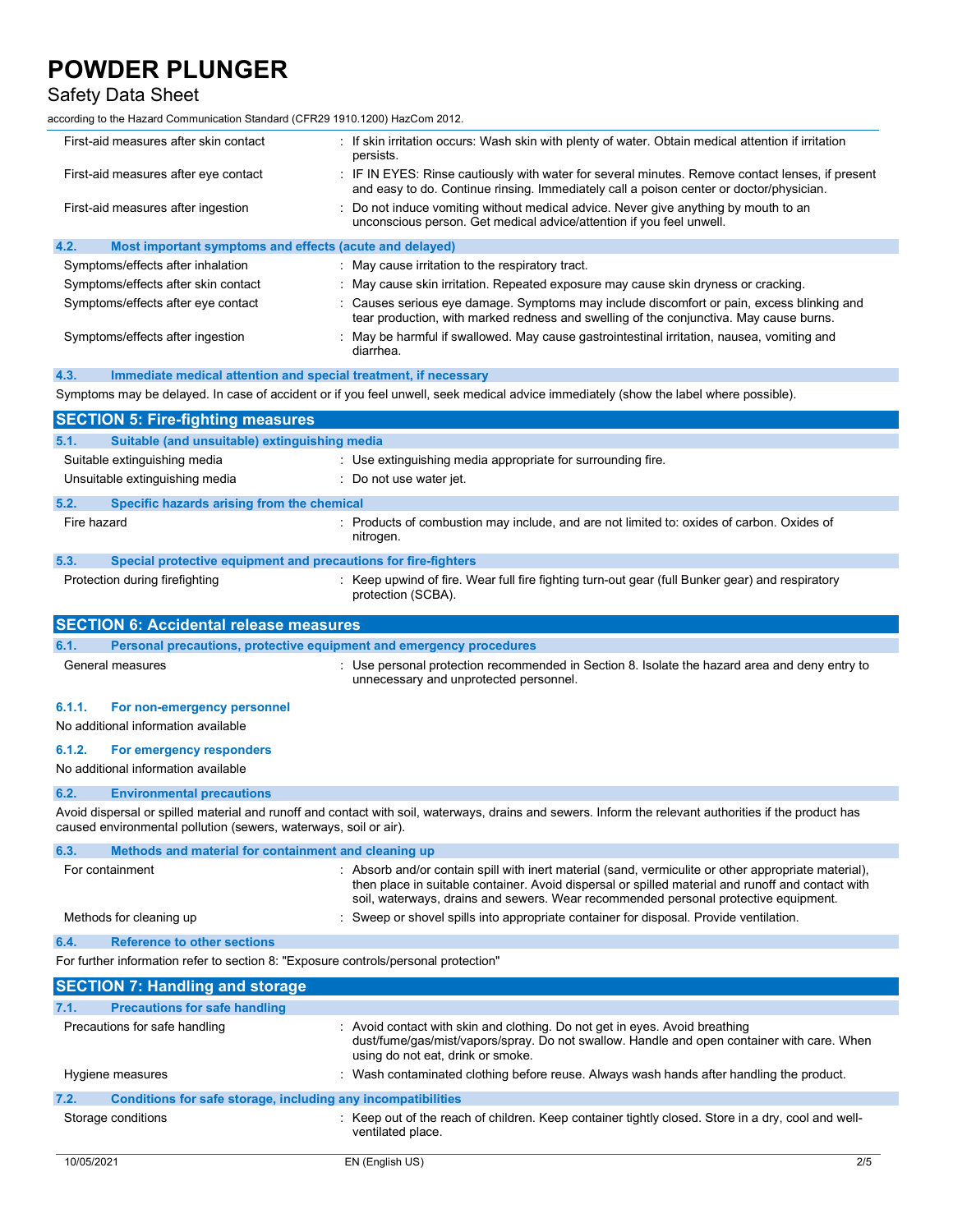### Safety Data Sheet

according to the Hazard Communication Standard (CFR29 1910.1200) HazCom 2012.

#### SECTION 8: Exposure controls/personal protection

#### 8.1. Control parameters

This product, as supplied, does not contain any hazardous materials with occupational exposure limits established by the region specific regulatory bodies. Local nuisance dust standards may apply.

| Appropriate engineering controls<br>8.2. |                                                                                                                  |
|------------------------------------------|------------------------------------------------------------------------------------------------------------------|
| Appropriate engineering controls         | Ensure good ventilation of the work station. Provide readily accessible eye wash stations and<br>safety showers. |
| Environmental exposure controls          | : Avoid release to the environment.                                                                              |

8.3. Individual protection measures/Personal protective equipment

#### Hand protection:

None necessary under normal conditions of use. Wear gloves if handling large quantities.

#### Eye protection:

Wear eye protection

#### Skin and body protection:

Wear suitable protective clothing

#### Respiratory protection:

In case of insufficient ventilation, wear suitable respiratory equipment. Respirator selection must be based on known or anticipated exposure levels, the hazards of the product and the safe working limits of the selected respirator.

#### Other information:

Handle in accordance with good industrial hygiene and safety procedures. Do not eat, drink or smoke when using this product.

| <b>SECTION 9: Physical and chemical properties</b>            |                                                               |  |  |  |
|---------------------------------------------------------------|---------------------------------------------------------------|--|--|--|
| Information on basic physical and chemical properties<br>9.1. |                                                               |  |  |  |
| Physical state                                                | : Solid                                                       |  |  |  |
| Appearance                                                    | Powder                                                        |  |  |  |
| Color                                                         | Off-white                                                     |  |  |  |
| Odor                                                          | : No data available                                           |  |  |  |
| Odor threshold                                                | : No data available                                           |  |  |  |
| pH                                                            | : 1.99 (1% solution)<br>Acid reserve: 2.356g NaOH/100ml (10%) |  |  |  |
| Melting point                                                 | : 177°C (350.6°F)                                             |  |  |  |
| Freezing point                                                | : No data available                                           |  |  |  |
| Boiling point                                                 | : No data available                                           |  |  |  |
| Flash point                                                   | No data available                                             |  |  |  |
| Relative evaporation rate (butyl acetate=1)                   | · No data available                                           |  |  |  |
| Flammability (solid, gas)                                     | : Not flammable.                                              |  |  |  |
| Vapor pressure                                                | : No data available                                           |  |  |  |
| Relative vapor density at 20 °C                               | : No data available                                           |  |  |  |
| Relative density                                              | : No data available                                           |  |  |  |
| Solubility                                                    | : No data available                                           |  |  |  |
| Partition coefficient n-octanol/water                         | No data available                                             |  |  |  |
| Auto-ignition temperature                                     | : No data available                                           |  |  |  |
| Decomposition temperature                                     | No data available                                             |  |  |  |
| Viscosity, kinematic                                          | : No data available                                           |  |  |  |
| Viscosity, dynamic                                            | No data available                                             |  |  |  |
| <b>Explosion limits</b>                                       | : No data available                                           |  |  |  |
| <b>Explosive properties</b>                                   | No data available                                             |  |  |  |
| Oxidizing properties                                          | : No data available                                           |  |  |  |
|                                                               |                                                               |  |  |  |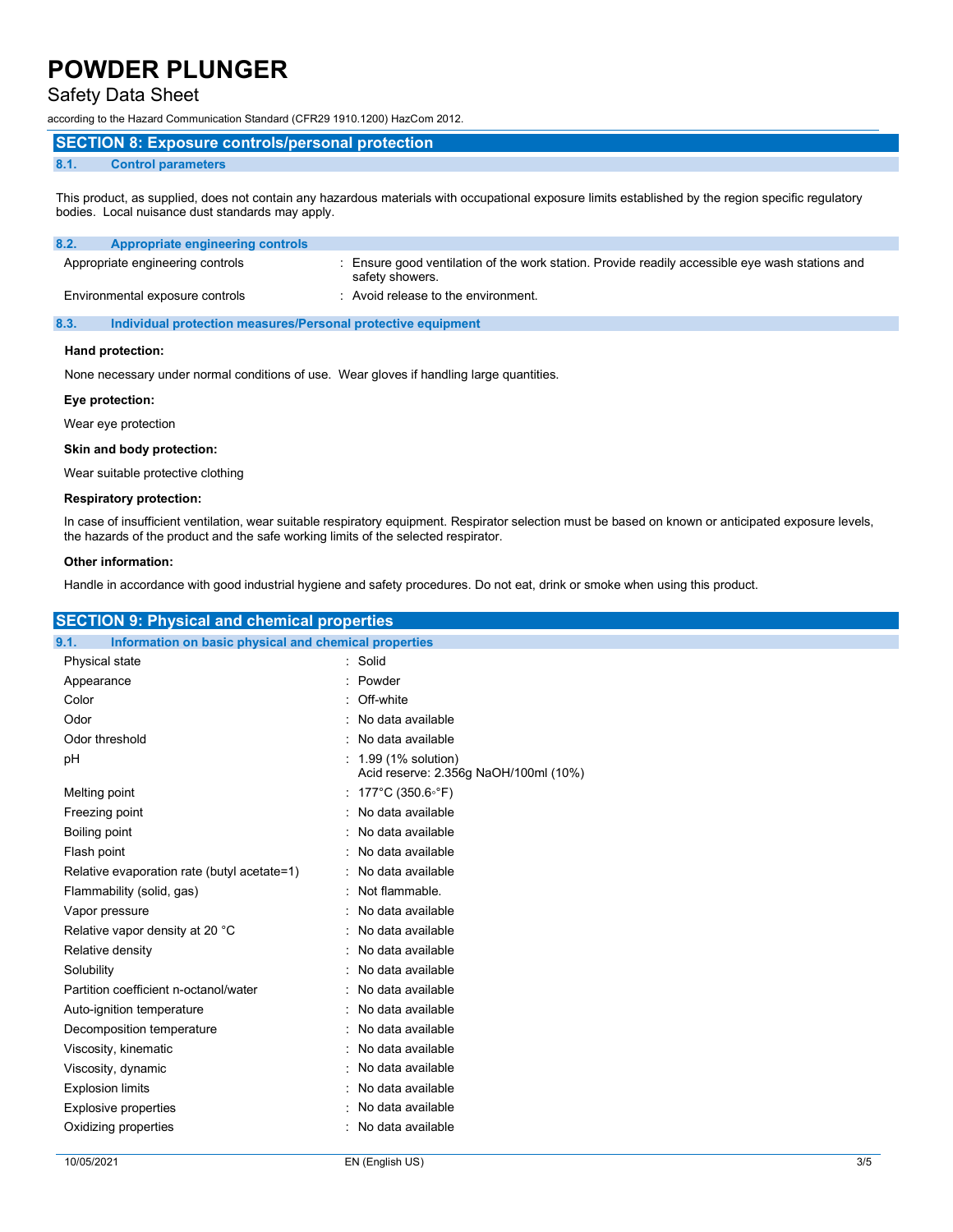### Safety Data Sheet

according to the Hazard Communication Standard (CFR29 1910.1200) HazCom 2012.

| 9.2.<br><b>Other information</b>                                           |                                                                                                                           |
|----------------------------------------------------------------------------|---------------------------------------------------------------------------------------------------------------------------|
| No additional information available                                        |                                                                                                                           |
| <b>SECTION 10: Stability and reactivity</b>                                |                                                                                                                           |
| 10.1.<br><b>Reactivity</b>                                                 |                                                                                                                           |
| No dangerous reactions known under normal conditions of use.               |                                                                                                                           |
| 10.2.<br><b>Chemical stability</b>                                         |                                                                                                                           |
| Stable under normal conditions.                                            |                                                                                                                           |
| 10.3.<br><b>Possibility of hazardous reactions</b>                         |                                                                                                                           |
| No dangerous reactions known under normal conditions of use.               |                                                                                                                           |
| 10.4.<br><b>Conditions to avoid</b>                                        |                                                                                                                           |
| Heat. Incompatible materials.                                              |                                                                                                                           |
| 10.5.<br><b>Incompatible materials</b>                                     |                                                                                                                           |
| Strong oxidizing agents. Strong bases.                                     |                                                                                                                           |
| 10.6.<br><b>Hazardous decomposition products</b>                           |                                                                                                                           |
| May include, and are not limited to: oxides of carbon. Oxides of nitrogen. |                                                                                                                           |
| <b>SECTION 11: Toxicological information</b>                               |                                                                                                                           |
| 11.1.<br>Information on toxicological effects                              |                                                                                                                           |
| Acute toxicity (oral)                                                      | : Not classified                                                                                                          |
| Acute toxicity (dermal)                                                    | Not classified.                                                                                                           |
| Acute toxicity (inhalation)                                                | Not classified                                                                                                            |
| <b>Powder Plunger</b>                                                      |                                                                                                                           |
| ATE US (oral)                                                              | 2490 mg/kg                                                                                                                |
| Sulfuric acid, sodium salt (1:1) (7681-38-1)                               |                                                                                                                           |
| LD50 oral rat                                                              | 2490 mg/kg                                                                                                                |
| LC50 inhalation rat                                                        | > 2.4 mg/l air Animal: rat, Guideline: OECD Guideline 436 (Acute Inhalation Toxicity: Acute<br><b>Toxic Class Method)</b> |
| Skin corrosion/irritation                                                  | Not classified.                                                                                                           |
|                                                                            | pH: 1.99 (1% solution)                                                                                                    |
|                                                                            | Acid Reserve: 2.356 NaOH/100ml (10%)                                                                                      |
| Serious eye damage/irritation                                              | Causes serious eye damage.                                                                                                |
|                                                                            | pH: 1.99 (1% solution)                                                                                                    |
| Respiratory or skin sensitization                                          | Acid Reserve: 2.356 NaOH/100ml (10%)<br>Not classified                                                                    |
|                                                                            |                                                                                                                           |

Germ cell mutagenicity **Solution Contract Contract Contract Contract Contract Contract Contract Contract Contract Contract Contract Contract Contract Contract Contract Contract Contract Contract Contract Contract Contract** Carcinogenicity **Carcinogenicity 1999 Carcinogenicity Carcial Carcial Carcial Carcial Carcial Carcial Carcial Carcial Carcial Carcial Carcial Carcial Carcial Carcial Carcial Carcial Carcial Carcial Carcial Carcial Ca** Reproductive toxicity **in the COV Reproductive toxicity in the COV COV COV COV COV COV COV COV COV COV COV COV COV COV COV COV COV COV COV COV COV COV COV COV COV COV** STOT-single exposure in the state of the state of the STOT-single exposure STOT-repeated exposure in the state of the state of the STOT-repeated exposure Aspiration hazard **in the set of the set of the set of the set of the set of the set of the set of the set of the set of the set of the set of the set of the set of the set of the set of the set of the set of the set of th** Viscosity, kinematic **intervalse in the Contract Contract Contract Contract Contract Contract Contract Contract Contract Contract Contract Contract Contract Contract Contract Contract Contract Contract Contract Contract Co** Symptoms/effects after inhalation : May cause irritation to the respiratory tract. Symptoms/effects after skin contact : May cause skin irritation. Repeated exposure may cause skin dryness or cracking. Symptoms/effects after eye contact : Causes serious eye damage. Symptoms may include discomfort or pain, excess blinking and tear production, with marked redness and swelling of the conjunctiva. May cause burns. Symptoms/effects after ingestion : May be harmful if swallowed. May cause gastrointestinal irritation, nausea, vomiting and diarrhea.

Other information **contained in the contained in the Control**: Likely routes of exposure: ingestion, inhalation, skin and eye.